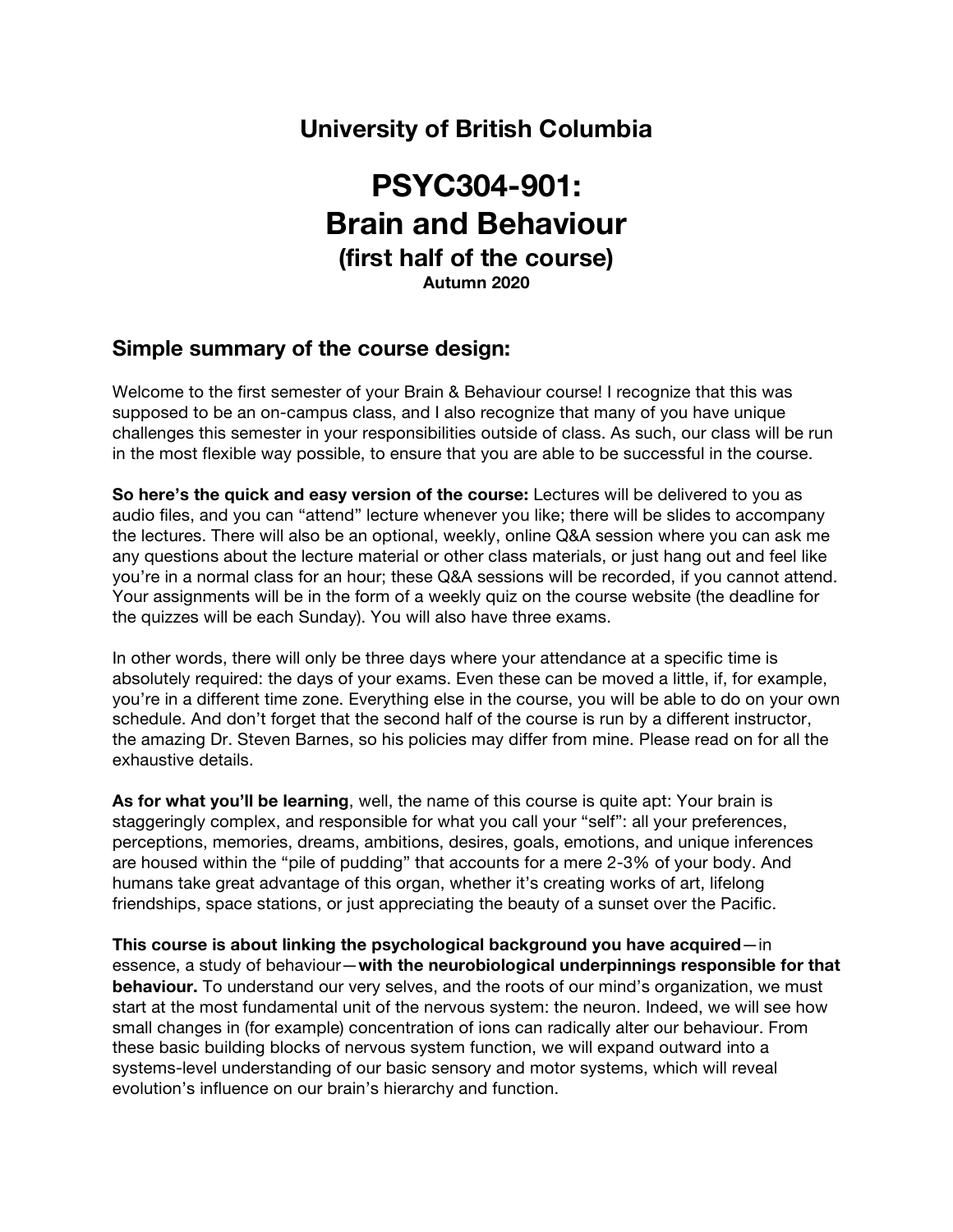| Instructor:          | Dr. Jay Hosking, Department of Psychology<br>jayhosking@psych.ubc.ca<br>I respond to emails seven days a week, but please bear in mind that my<br>email volume is very high. When contacting me, please use your UBC<br>email, and please note which course you are in, i.e. PSYC304-901. |
|----------------------|-------------------------------------------------------------------------------------------------------------------------------------------------------------------------------------------------------------------------------------------------------------------------------------------|
| TA:                  | Graeme Betts, bettsg@psych.ubc.ca<br>Bonnie Lee, bonnie_lee@psych.ubc.ca                                                                                                                                                                                                                  |
| Website:             | Canvas: https://canvas.ubc.ca<br>Links to all lectures, slides, and additional readings will be posted here.<br>Messages and announcements will also come through Canvas. Please<br>let me know if you're having any issues with the website!                                             |
| Lectures:            | Asynchronously delivered online as audio files plus slides, via Canvas                                                                                                                                                                                                                    |
| Q&A (optional):      | Every Tuesday, 5:00-6:30pm via Zoom on Canvas                                                                                                                                                                                                                                             |
| <b>Office hours:</b> | Held six hours a week; book via https://jayhosking.youcanbook.me                                                                                                                                                                                                                          |
| TA office hours:     | Please email Graeme or Bonnie for availability!                                                                                                                                                                                                                                           |
| Textbook:            | Pinel and Barnes's Biopsychology, Tenth Edition.<br>Recommended, not required for the first semester; required for the<br>second semester. The previous edition is also perfectly fine.                                                                                                   |

# **Grades breakdown:**

| Weekly quizzes:                     | 10%   |
|-------------------------------------|-------|
| Exam 1 (midterm):                   | 13%   |
| Exam 2 (midterm):                   | 13.5% |
| Exam 3 ("final" of first semester): | 13.5% |
| Total:                              | 50%   |
| Bonus research participation:       | 3%    |

# **By the end of the first half of this course you will be able to:**

- Explain and critically evaluate current topics and research in the field of neuroscience
- Describe basic biopsychological processes
- Use critical thinking skills through discussion and analysis of neuroscience issues
- Define modern neuroscience and identify the major perspectives within it
- Recognize, recall, connect, and evaluate neuroscientific concepts and theories from specific subfields (e.g., behavioural vs. cognitive)
- Critically evaluate new evidence about brain and behaviour in your daily life
- Understand, describe and differentiate between commonly used research methods in neuroscience, including experimental and correlational designs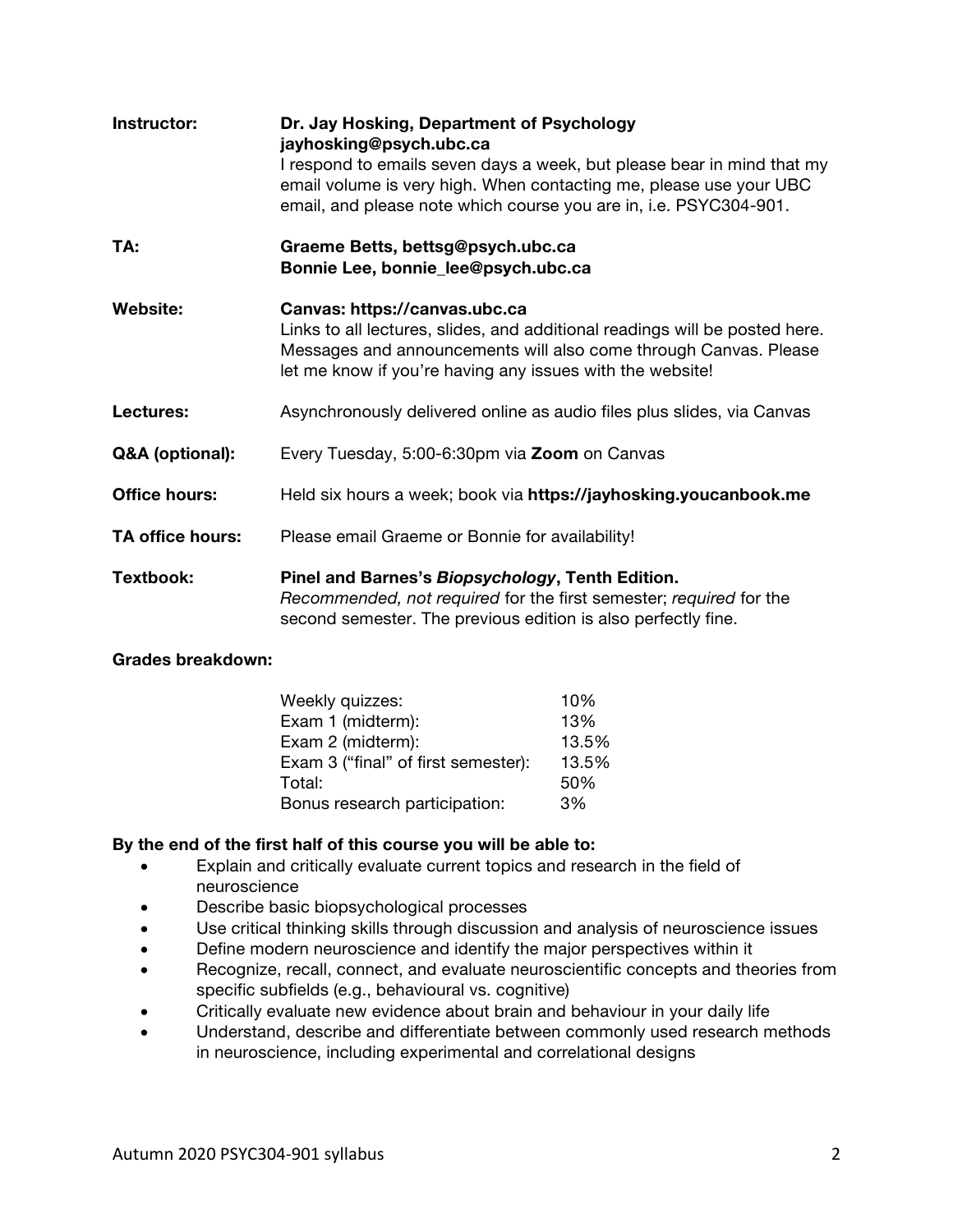### **Note on the Q&A sessions:**

These sessions are intended to handle all the questions you'd normally ask in class, as well as any questions that might be broadly applicable to your classmates. Class discussion is encouraged! If you have questions about the course content or course administration, please ask these during the Q&A sessions. Office hours are for personal/individual matters (see below). If for some reason you cannot make the Q&A session, please post your content questions on the discussion forum of the course website, and I will answer them during the Q&A session, which is recorded for you to watch later.

### **Note: whom should you book office hours with?**

Please book office hours with your awesome TAs if:

- You would like to review one of your exams. When reviewing your exam, you are not allowed to take notes on, or photos of, the exam.
- You would like to discuss content from the course readings and/or study strategies. - You would like to discuss psychology more generally.

Please book office hours with Dr. Hosking if:

- You have an issue with course performance or progress.
- You would like to discuss psychology and neuroscience more generally.

Again, please note that questions about lecture content should be handled during the Q&A sessions, not during office hours. If you feel reticent to speak up during the Q&A, which I totally understand, I encourage you to post your questions in the discussion forum of our Canvas page and I'll answer them on the Q&A.

### **Note on booking office hours with Dr. Hosking:**

Please do not use email to book office hours with me. Instead, I have created a website for all office hours booking: **https://jayhosking.youcanbook.me**. The site will show all of my available office hours, as well as show a Zoom link for you to join. **Please refrain from using office hours to ask course content-related questions (this is what the Q&A sessions are for!)**, and leave office hours for personal/individual matters, like your own progress in the course. Finally, please do not book me for multiple timeslots on a given day; there are many students that need help, virtually all issues can be handled within the allotted time, and I will cancel any multiple bookings.

### **Note on email:**

Please bear in mind that we instructors get a lot of email and, if possible, would prefer to spend all our preparation time on making the lectures as useful, fun, and interesting to you as possible. Thus, please keep emails to administrative concerns (e.g. problems with the course website) if you can. For course-related content, please come to the Q&A or post it in the discussion forum on our course website. Finally, please use good email etiquette when contacting me—see lecture notes for more details.

### **Note on attendance:**

"Attendance" is a critical predictor of success in this course. (In fact, it's a strong correlate of success for courses in general.) In this course, material that is taught in class will often be different from, or supplement, the readings. Moreover, lecture slides are designed to provide a framework for the lecture and any discussions. **In other words, the important part of the lecture is not what is on the slides, but rather the lecture audio itself. If you try to rely solely on the slides for studying, you will not be successful, as much of the critical information is not explicitly written.** It is therefore essential that you listen to the lectures.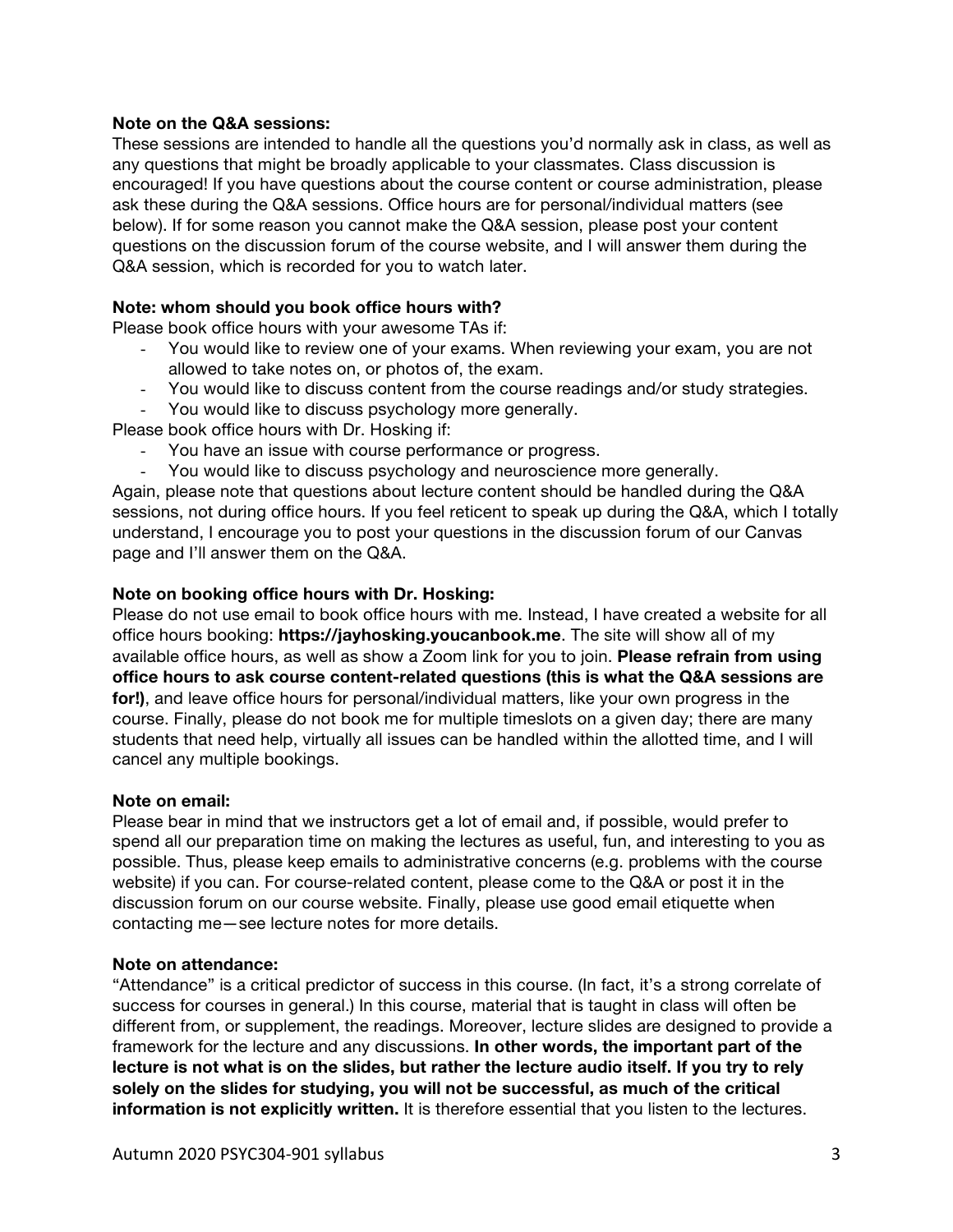### **Note on readings:**

The two newest editions of the textbook are sufficient for the course; other textbooks on behavioural neuroscience (e.g. Breedlove & Watson's Behavioral Neuroscience) are probably also sufficient (please check with me), at least for the semester in which I teach you. In the second semester, when the inestimable Dr. Barnes takes over, the Pinel & Barnes textbook will be required reading.

**For the first semester, material that is in the textbook but not in lecture will not be tested.** The purpose of the textbook is to act as a "second teacher", a way to learn the concepts in class from a slightly different perspective, to clarify things that might not make sense from my lecture. Reading the relevant chapters prior to the related lectures will likely make those lectures much easier for you.

| <b>Week</b>    | <b>Dates</b>                              | <b>Topic</b>                           | <b>Relevant reading</b> |
|----------------|-------------------------------------------|----------------------------------------|-------------------------|
|                | Sept 8th-13th                             | Course orientation; quiz 1             | This syllabus           |
| $\overline{2}$ | Sept 14th-20th                            | Brain basics; quiz 2                   | Chapter 3               |
| 3              | Sept 21st-27th                            | Research methods basics; quiz 3        | Chapter 1               |
| 4              | Sept 28th-Oct 4th                         | Neuroanatomy; quiz 4                   | Chapter 3               |
| 5              | Oct 5 <sup>th</sup> -11 <sup>th</sup>     | Neural communication I                 | Chapter 4               |
| 6              | Oct 12 <sup>th</sup> -18 <sup>th</sup>    | EXAM 1 (October $13th 5-7pm$ )         |                         |
| 7              | Oct 19th-25th                             | Neural communication II; quiz 5        | Chapter 4               |
| 8              | Oct 26th-Nov 1st                          | Neuroscience research tools; quiz 6    | Chapter 5               |
| 9              | Nov $2^{nd}$ - $8^{th}$                   | The endocrine system; quiz 7           | Chapter 13              |
| 10             | Nov 9th-15th                              | <b>EXAM 2 (November 10th 5-7pm)</b>    |                         |
| 11             | Nov 16th-22nd                             | Principles of sensation; touch; quiz 8 | Chapter 7               |
| 12             | Nov 23rd-29th                             | Vision; quiz 9                         | Chapter 6               |
| 13             | Nov 30 <sup>th</sup> -Dec 7 <sup>th</sup> | The motor system; quiz 10              | Chapter 8               |
| Exams          | Dec 7th-22nd                              | <b>EXAM 3 (DATE/TIME TBD)</b>          |                         |

# **Course Schedule (Tentative)**

# **Evaluation**

Note that this is for the first half of the course only, i.e. up to 50% of your grade for the entire course.

# **1. Exams (40%):**

There will be three exams, with two midterm exams written during the class time, and the "final" exam written during the exam period at a time designated by UBC administration (you *must* be able to write at any time during the exam period).

**Midterm Exam 1 (13%) October 13th 5-7pm Midterm Exam 2 (13.5%)** November 10<sup>th</sup> 5-7pm **"Final" Exam 3 (13.5%) December 7th-22nd (date & time TBD)**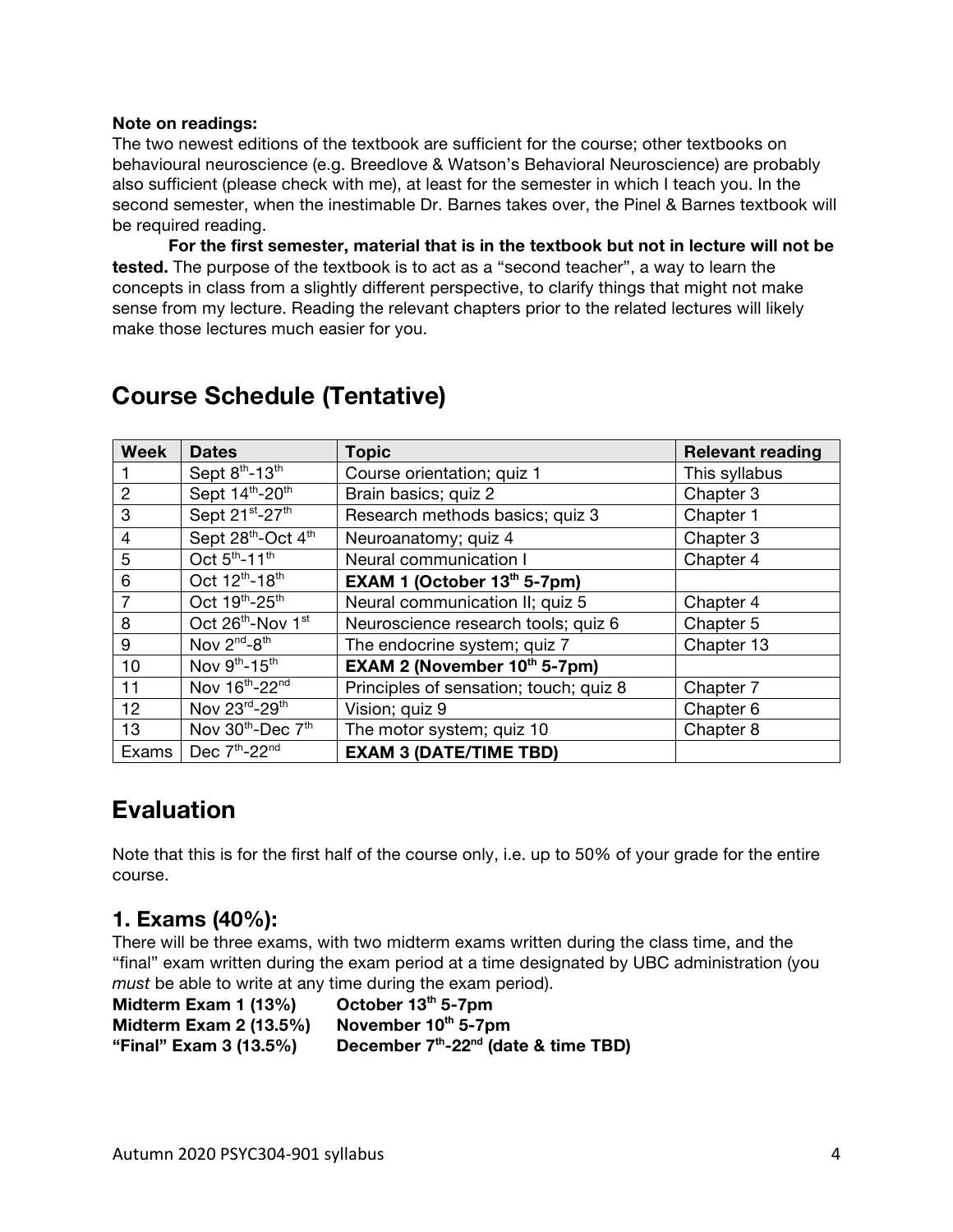# **Notes on the exams:**

- The exams are not cumulative, but the later material in the course clearly builds upon the earlier material.
- Please empower yourself by reading about UBC's academic concessions policies at http://www.calendar.ubc.ca/vancouver/index.cfm?tree=3,329,0,0.
- Specifically, if you must miss a midterm exam due to acute illness that will spontaneously resolve (e.g. the 'flu), you do not need to supply me (or any of your other instructors) with a medical note. Note that this policy does not apply to exams during the final exam period (for "final" exams, see below).
- If your unavoidable hardship is not an acute illness that will spontaneously resolve, then you may have to present me with evidence of such hardship.
- In any case, you must contact me within 48 hours of the exam if you need accommodation for that exam. **If at all possible, please contact me about accommodations** *before* **the exam, not after.**
- Students who plan to be absent for varsity athletics, family obligations, or other commitments, cannot assume they will be accommodated, and must discuss their commitments with me by September 18<sup>th</sup> 2020 if they wish to be considered for accommodation.
- Being accommodated for missing a midterm exam is at my sole discretion. Similarly, I may send you to your faculty Academic Advising if I feel ill-equipped to judge the nature of your hardship, as Advising has much more experience in the matter.
- **If you are accommodated for missing a midterm exam, you must write the exam within one week of the original test date.**
- If you miss the "final" exam (i.e. exam 3), you must contact your Faculty Academic Advising Office to address the issue—note that they will probably require unambiguous medical (or other) documentation.
- All exams will include multiple-choice and short-answer questions.
- Once exams have been marked, grades will be sent out via Canvas.
- You are strongly encouraged to review your exam with your awesome TAs.
- Grade adjustments are very uncommon but if a dispute between TA and student occurs for grading, Jay will regrade that component of your exam—this can result in the same grade, an increase, *or* a decrease, depending on Jay's judgement of your answer. Any grading disputes must be handled within 2 weeks of exam grades being released.

# **2. Weekly quizzes (10%):**

These will be quizzes posted on Canvas and will complement the material we are learning in class on any given week. They will also give you a feel for what the questions will be like on the exams. Expect both multiple-choice and short-answer questions. Each of the ten quizzes is worth 1% of your final grade, for a total of 10%. You must submit your weekly quiz by the end of each week (i.e. by Sunday night at 11:59pm), and there are no late submissions. **If you do not submit the quiz, you will receive no marks.**

# **3. Research participation (up to 3% bonus):**

You may earn up to 3 extra percentage points on your overall final grade by participating in studies regularly conducted by the Psychology Department and coordinated through the human subject pool (HSP). This provides you with the opportunity to observe the research process directly and to contribute to ongoing research activities at UBC. The extra credits are obtained by signing up for the subject pool at *ubc-psych.sona-systems.com*, or by completing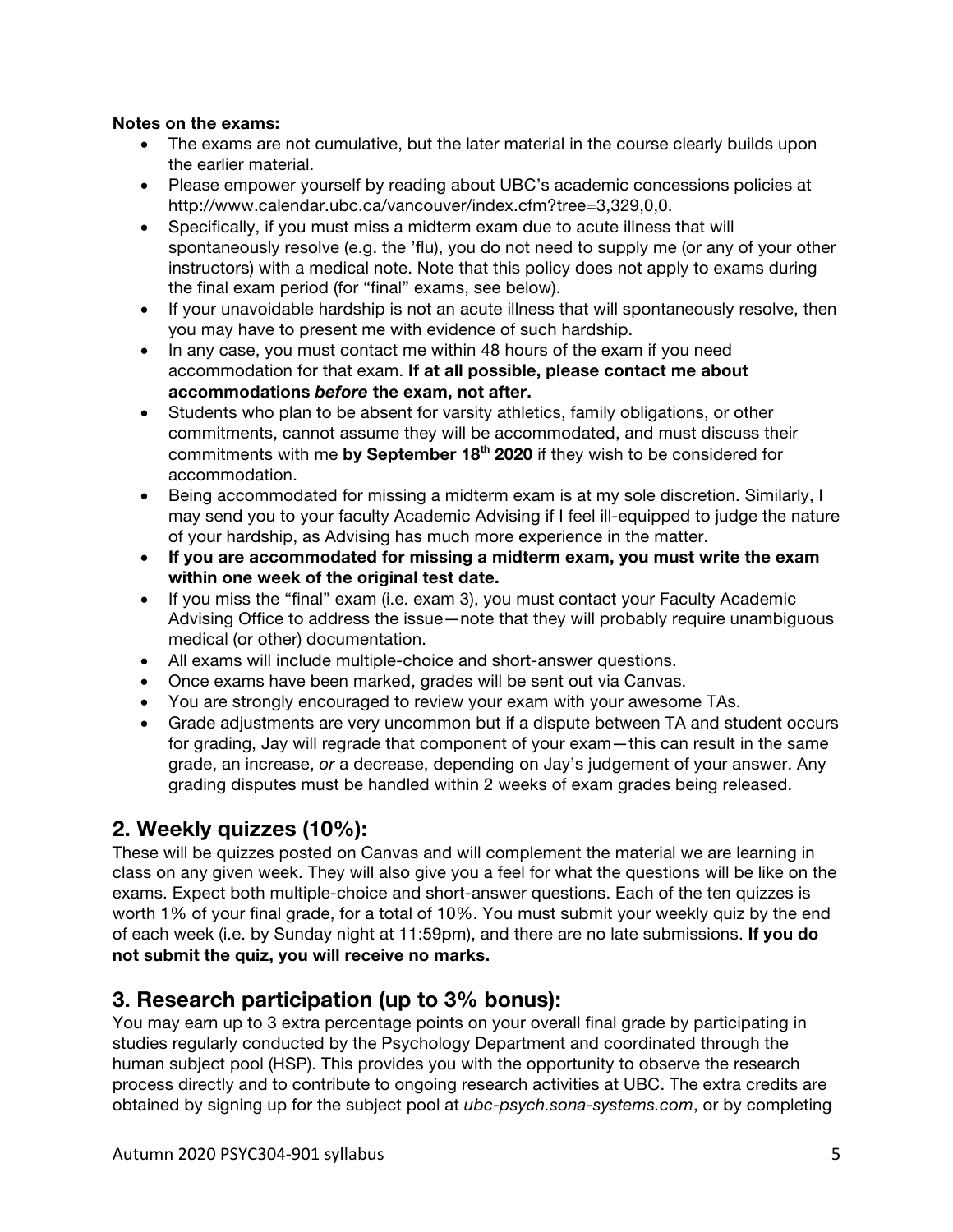library writing projects (please see the HSP website). If you plan to earn extra credit through research participation, please register in this online system as soon as possible, as the participation window closes (you can find more details at *psych.ubc.ca/undergraduate/humansubject-pool*).

# **Grading**

In order to reduce grade inflation and maintain equity across course sections, all psychology courses are required to comply with departmental norms for grade distributions. According to departmental norms, the mean grade in a 300-level class is 70% for a good class, 68% for an average class, and 66% for a weak class (with a standard deviation of 14%). Scaling may be used in order to comply with these norms; grades may be scaled up or down as necessary by the instructors or the department. **Note that due to our current pandemic circumstances, these policies are relaxed by up to five percent.**

Grades are not official until they appear on your transcript. You will receive both a percent and a letter grade for this course. At UBC, your course percentage is converted to a letter grade according to the following key:

| $A + 90 - 100\%$ | A: 85-89%      | A-: 80-84%      |
|------------------|----------------|-----------------|
| $B + 76 - 79\%$  | $B: 72 - 75\%$ | B-: 68-71%      |
| $C_{+}$ : 64-67% | $C: 60-63%$    | $C - 55 - 59\%$ |
| $D: 50-54\%$     | $F: 0-49\%$    |                 |

Because you are earning a degree at a highly reputable post-secondary institution, the criteria for success are high. The Faculty of Arts offers the following guidelines that broadly characterize the kind of work that is generally associated with the particular grade ranges. These characteristics help put the Psychology Department grading policies into perspective. **Please note that adequate performance is in the C range.**

**A Range**: Exceptional Performance. Strong evidence of original thinking; good organization in written work; capacity to analyze (i.e. break ideas down) and to synthesize (i.e. bring different ideas together in a coherent way); superior grasp of subject matter with sound critical evaluations; evidence of extensive knowledge base.

**B Range**: Competent Performance. Evidence of grasp of subject matter; some evidence of critical capacity and analytic ability; reasonable understanding of relevant issues; evidence of familiarity with the literature.

**C-D Range**: Adequate Performance. Understanding of the subject matter; ability to develop solutions to simple problems in the material; acceptable but uninspired work; not seriously faulty but lacking style and vigor.

**F Range**: Inadequate Performance. Little or no evidence of understanding of the subject matter; weakness in critical and analytical skills; limited or irrelevant use of the literature.

# **UBC's statement about the University's values and policies**

*UBC provides resources to support student learning and to maintain healthy lifestyles but recognizes that sometimes crises arise and so there are additional resources to access including those for survivors of sexual violence. UBC values respect for the person and ideas of all members of the academic community. Harassment and discrimination are not tolerated nor is suppression of academic freedom. UBC provides appropriate accommodation for students with disabilities and for religious and cultural observances. UBC values academic honesty and*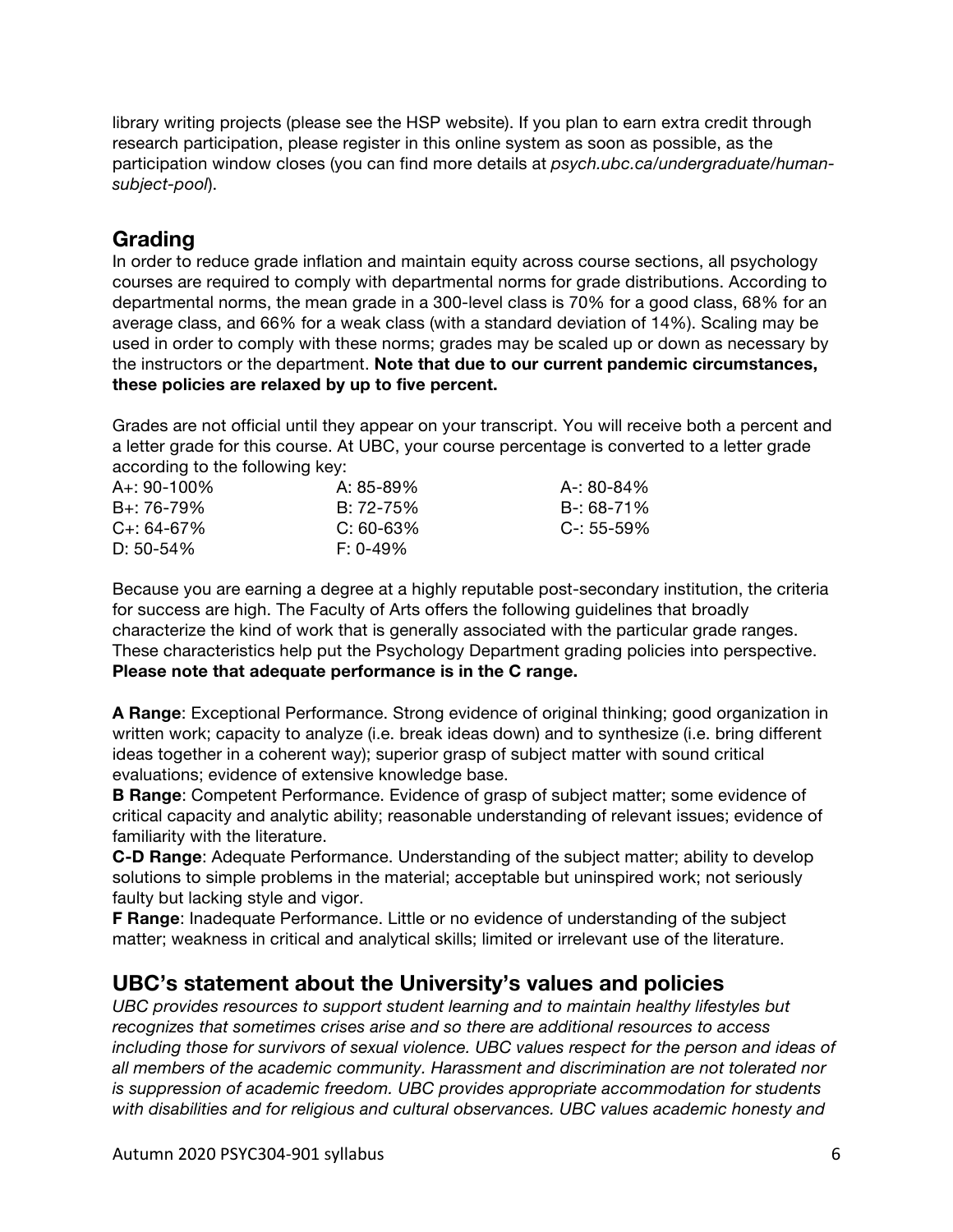*students are expected to acknowledge the ideas generated by others and to uphold the highest academic standards in all of their actions. Details of the policies and how to access support are available here: https://senate.ubc.ca/policiesresources-support-student-success*

# **UBC's statement on potentially sensitive topics while studying abroad**

*During this pandemic, the shift to online learning has greatly altered teaching and studying at UBC, including changes to health and safety considerations. Keep in mind that some UBC courses might cover topics that are censored or considered illegal by non-Canadian governments. This may include, but is not limited to, human rights, representative government, defamation, obscenity, gender or sexuality, and historical or current geopolitical controversies. If you are a student living abroad, you will be subject to the laws of your local jurisdiction, and your local authorities might limit your access to course material or take punitive action against you. UBC is strongly committed to academic freedom, but has no control over foreign authorities (please visit http://www.calendar.ubc.ca/vancouver/index.cfm?tree=3,33,86,0 for an articulation of the values of the University conveyed in the Senate Statement on Academic Freedom). Thus, we recognize that students will have legitimate reason to exercise caution in studying certain subjects. If you have concerns regarding your personal situation, consider postponing taking a course with manifest risks, until you are back on campus or reach out to your academic advisor to find substitute courses. For further information and support, please visit: http://academic.ubc.ca/support-resources/freedom-expression*

# **Academic integrity and avoiding misconduct**

The following is verbatim, with only some light modifications, from materials given to me by UBC's Dr. Catherine Rawn, speaking for the Department of Psychology and the Faculty of Arts:

*In the academic community—a community of which you are now a part—we deal in ideas. That's our currency, our way of advancing knowledge. By representing our own and others' contributions in an honest way, we are (1) respecting the rules of this academic community, and (2) showcasing how our own novel ideas are distinct from but relate to their ideas. APA style gives us a formal way to indicate where our ideas end and where others' begin. But academic integrity goes well beyond formal citation. Welcome to the academic community. You are expected to act honestly and ethically in all your academic activities, just like the rest of us.*

*Make sure you understand UBC's definitions of academic misconduct, consequences, and expectation that students must clarify how academic honesty applies for a given assignment. Please ask if you're not sure. (While you're checking out the calendar, you might want to check out the "Student Declaration and Responsibility" statement you agreed to when you registered.)*

*What does academic integrity look like in this course? If at any time you are unsure if a certain type of assistance is authorized, please ask. If you have a need that is unmet by existing course materials, course structure, and/or our learning community members, please ask. In the meantime, here are some guiding principles for what academic integrity looks like:*

*Do your own work. All individual work that you submit should be completed by you and submitted by you. All assessments, large and small, are designed to help you learn the material. It is unacceptable to use an editor (paid or unpaid) without my permission to revise, correct, or alter your work, because your submission is no longer your own work. It is unacceptable to*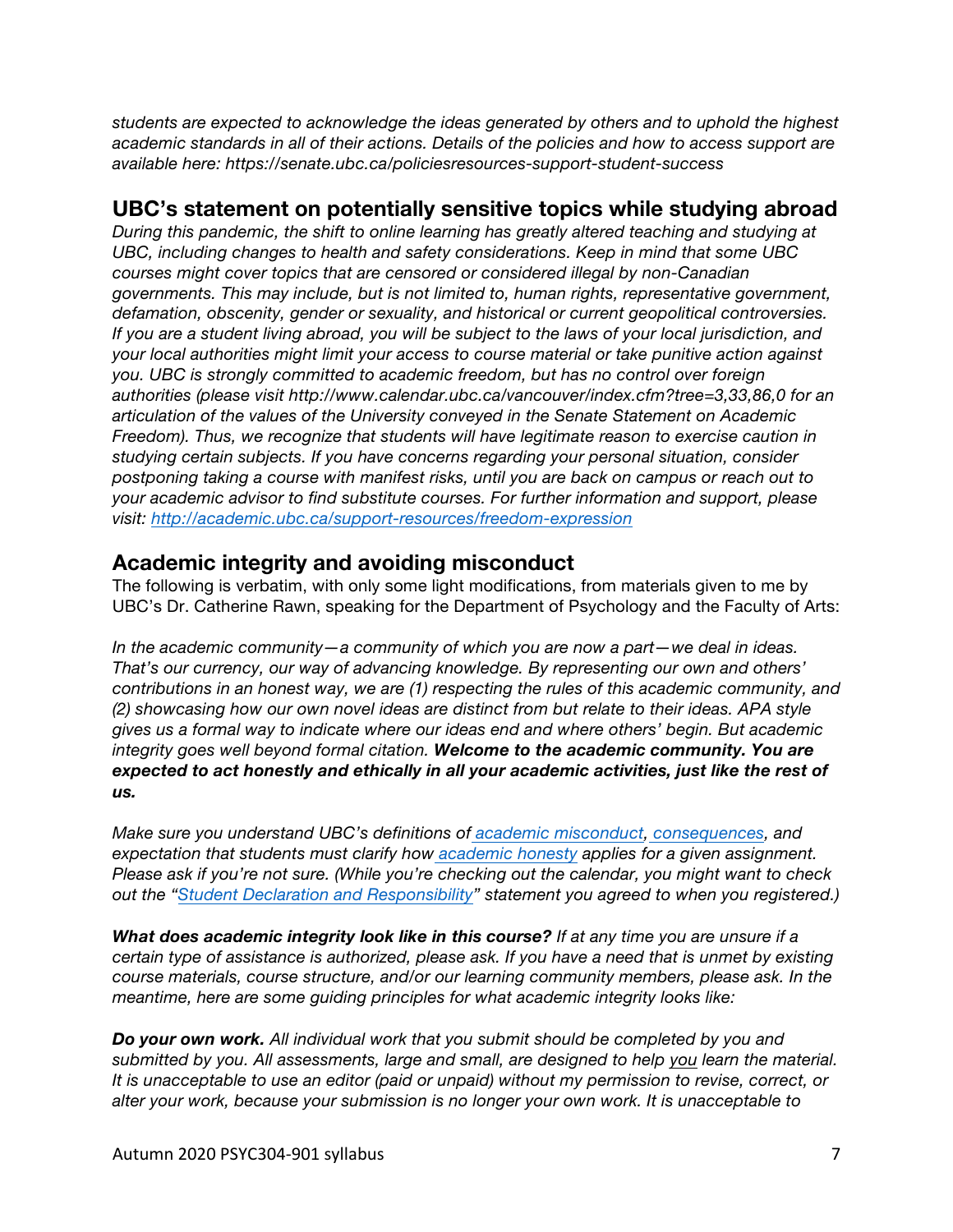*buy/sell/swap/share assignment questions or answers on any platform. It is unacceptable to misrepresent your identity by using someone else to complete any portion of a course (e.g., comment on a discussion board, complete a quiz question). It is unacceptable to help someone else cheat.*

*Avoid collusion. Collusion is a form of academic integrity violation that involves working too closely together without authorization, such that the resulting submitted work gains unfair advantage over other students because is a measurement of the group/pair/others' understanding rather than the individual understanding (definition adapted from OpenLearn). For example, collusion on a test includes working together to write answers or answering someone else's question in a WhatsApp chat. See more examples of collusion here. There are no assignments in this course that are the product of group collaboration, so please do not collaborate on any quizzes, exams, or projects. Preparing to individually complete an assignment or test by studying together (e.g., discussing concepts, quizzing each other and giving feedback on each others' answers) doesn't count as collusion.*

*Can I work with a classmate to co-create study notes? Yes, you can create your own original collaborative notes.*

*Do not share materials provided for you to use in this course. We are working hard to provide all the materials you need to succeed in this course. In return, please respect our work and the enormous efforts that went into making this class. All assignment instructions, quiz questions and answers, discussion questions, announcements, PowerPoint slides, audio/video recordings, Canvas modules, and any other materials provided to you by myself or the TAs are for use in this course by students currently enrolled in this course. It is unacceptable to share any of these materials beyond our course, including by posting on file-sharing websites (e.g., CourseHero, GoogleDocs). Please respect our intellectual property.*

*Acknowledge others' ideas. Scholars build on the work of others, and give credit accordingly—this is a quality of strong academic work. Citing sources in both formal and informal ways will be essential, and appropriate, depending on the assignment.*

*Learn to avoid unintentional plagiarism. Visit the Learning Commons' guide to academic integrity to help you organize your writing as well as understand how to prevent unintentional plagiarism, which can be challenging when first learning to paraphrase. Visit http://learningcommons.ubc.ca/resource-guides/avoiding-plagiarism/. An example tip: Do not copy and paste text from other sources, including other people's work, even in a draft. It's easy to unintentionally misrepresent those words as your own in a later draft.*

# **Other Course Policies**

During your time in this course, if you encounter medical, emotional, or other personal problems that affect your attendance or academic performance, **please notify me as soon as possible, as well as your Faculty Academic Advising Office**. Please refer to the UBC Calendar for a discussion of academic concession.

The university accommodates students with disabilities who have registered with the Centre for Accessibility office (see below). The university also accommodates students whose religious obligations conflict with attendance or scheduled exams. **Please let me know in**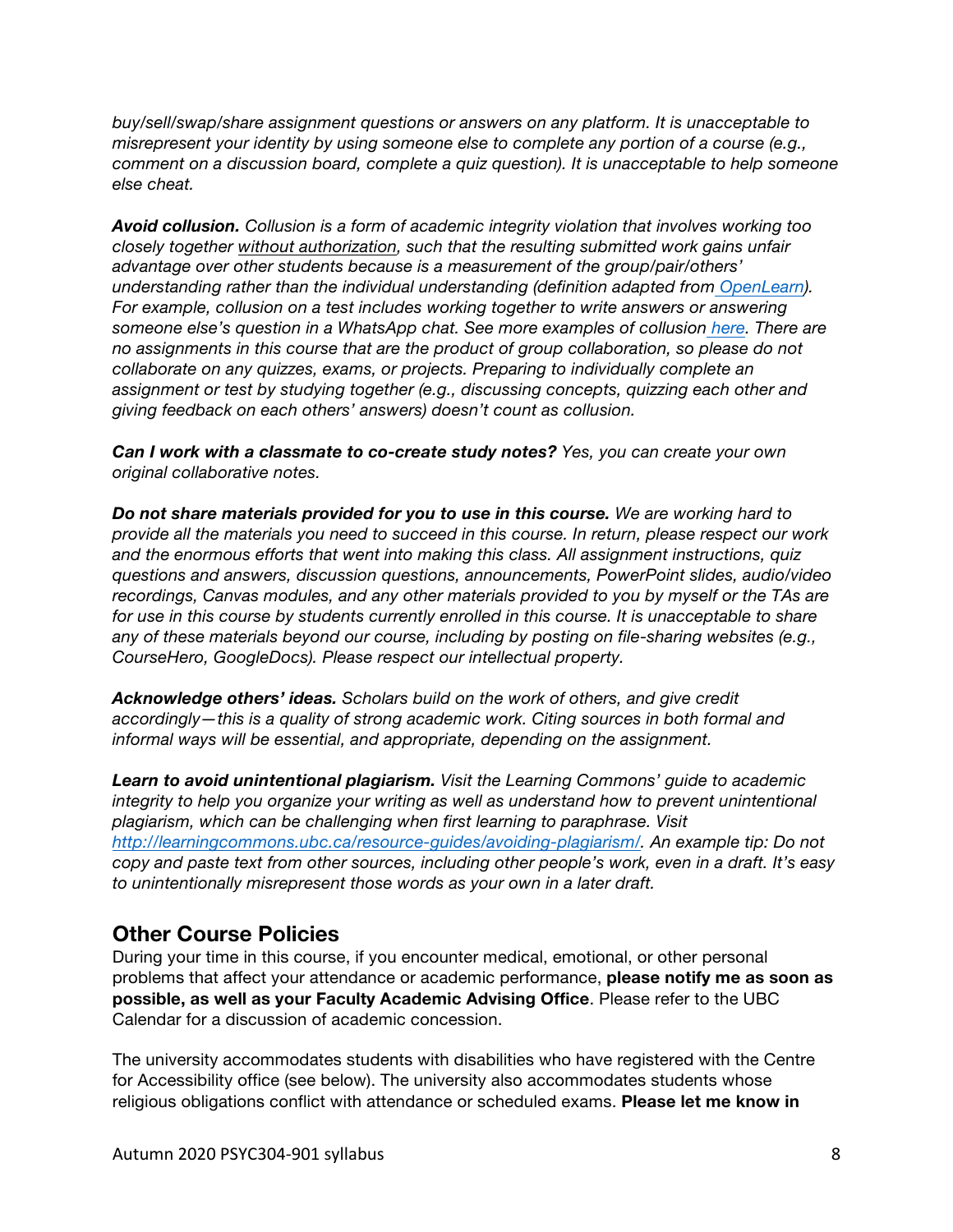**advance, by September 18th 2020 if possible, if you will require any accommodation on these grounds.** Other absences (e.g. varsity athletics, family obligations, or similar) are not part of the university policy and you should not assume they will be accommodated. Please discuss these with me by September  $18<sup>th</sup>$  2020.

**The Centre for Accessibility (previously Access & Diversity).** UBC is committed to equal opportunity in education for all students including those with documented physical or learning disabilities. If you believe you fall in this category, please visit the website for the Centre for Accessibility (*students.ubc.ca/about/access*) to take the necessary steps to ensure that you have every opportunity that you deserve to excel in your studies.

**Classroom conduct.** Our classroom is a place where you should feel safe and respected. It should also be a place that is conducive to learning and intellectual inquiry. Any behaviour on your part that compromises that environment will not be tolerated and you will be asked to leave.

### **Points to remember!:**

- Productive classroom discussion and debate are encouraged.
- You are responsible for all readings and lecture materials.
- Lecture slides will be available on Canvas. However, if you miss a lecture, don't expect to find all of what you missed in the slides.
- Lecture slides will be posted on Canvas on the Sunday before the next week begins, or earlier. This is done as a courtesy, and in rare circumstances these may arrive on the official lecture day, i.e. Tuesday.
- Please be aware that some of the content in this course can be challenging for those without some background in biology. I will provide additional, optional reading sources for you to pursue, should you request it.

### **Wellness Resources**

Below is a list of resources you may want to use if you are struggling in any way to manage your responsibilities while in school or the stresses of life in general. I recognize that this year will be particularly challenging for some of us, and I will be operating from a position of generosity, flexibility, and kindness.

### **The Kaleidoscope:**

#### *the-kaleidoscope.com*

A confidential peer-run mental health support group that takes place on campus at least once a week. You may attend the group if you are experiencing any kind of mental health related challenges, or if you're just feeling stressed about school in general. Registration is not required to attend the group. See the website for meeting times and locations. Food and drink are provided.

#### **Counselling Services:**

*students.ubc.ca/livewell/services/counselling-services* Phone number: 604-822-3811 Counselling services offers a variety of resources to help you maintain your mental health while in school. You may see a counsellor on an individual basis, attend group counselling, or to document an illness if you should require academic concession.

#### **SpeakEasy:**

*ams.ubc.ca/services/speakeasy/* Phone number: 604-822-9246 A student run service that offers confidential support for students experiencing crisis. Also a good resource for additional information and referrals within the UBC community.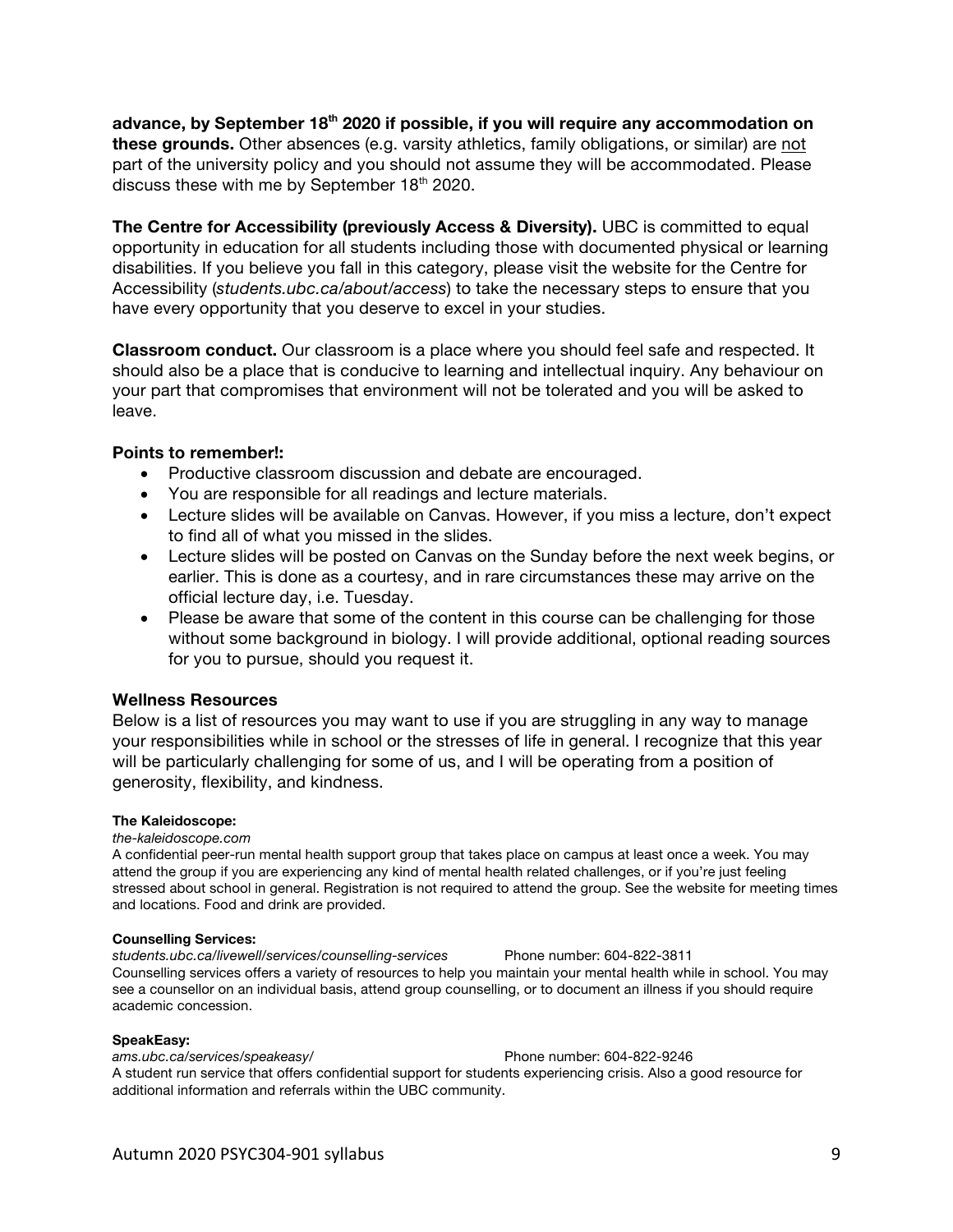#### **SHARE:**

*www.vivreshare.org* 

Self Harm Anonymous Recovery and Education is a program designed to promote self care and educate about self harm. SHARE support groups meet biweekly; times and locations can be found on their website.

#### **UBC Wellness Centre:**

*students.ubc.ca/livewell/services/wellness-centre* Phone number: 604-822-8450 Speak with other students about tips for managing stress, keeping healthy sleep and eating patterns, concerns about safe sex and more.

#### **Access and Diversity:**

*students.ubc.ca/about/access* Phone number: 604-822-5844 Access and Diversity provides accommodations for students living with physical or mental disabilities.

#### **Student Health Services:**

*students.ubc.ca/livewell/services/student-health-service* Phone number: 604- 822-7011 Student health provides students with a variety of healthcare related services to help you maintain your health while studying. Access to doctors and registered nurses.

#### **Mood Disorders Clinic UBC:**

*ubc-mooddisorders.vch.ca/*  A psychiatric program designed specifically to treat individuals living with depression or bipolar disorder.

#### **Live Well, Learn Well:**

*students.ubc.ca/livewelllearnwell* 

The Live Well, Learn Well initiative is a resource hub that provides students with information to help improve physical and mental wellbeing.

### **Mental Health Awareness Club:**

*ubcmhac.sites.olt.ubc.ca/*  A club that offers opportunities to speak about mental health with others and strives to promote mental health awareness throughout the UBC community.

#### **Pacific Spirit Addiction Services:**

3rd Floor, 2110 West 43rd Ave Vancouver B.C. V6M 2E1 Phone number: 604-267-3970 A free and confidential service for youth and young adults up to the age of 24. Services include counselling, access to an addiction physician—including usage of a methadone maintenance program—and a drug education series.

#### **AMS Food Bank:**

*ams.ubc.ca/services/food-bank/*  If you are in a financial emergency AMS food bank can provide you with a food hamper. You are able to use the service up to 6 times each term.

#### **UBC Psychology Clinic:**

*clinic.psych.ubc.ca* 

Professional psychological services provided to the community, including assessment & treatment for children, adults & families by clinical psychology trainees.

### **BC Crisis Center:**

*crisiscentre.bc.ca* Phone number: 604-872-3311 Non-profit, volunteer-driven organization that provides emotional support to youth, adults, and seniors in crisis in BC. Crisis line available 24/7.

#### **Distress Line:**

Phone number: 1-800-Suicide (784-2433) If you are in distress or are worried about someone in distress who may hurt themselves, call 1-800-SUICIDE 24 hours a day to connect to a BC crisis line, without a wait or busy signal.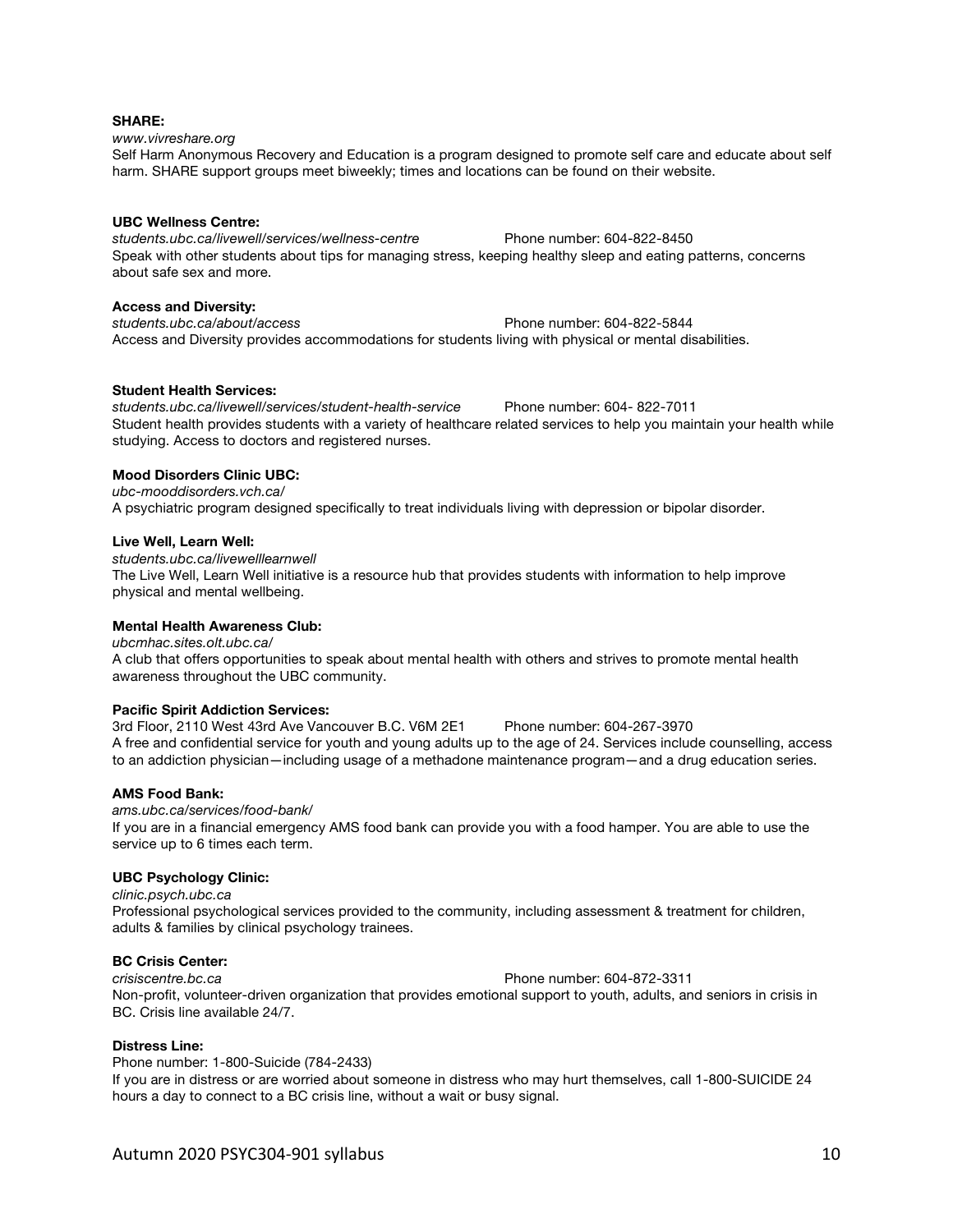# PSYCHOLOGY 304-901: BRAIN AND BEHAVIOUR 2020W - Term 2

# **INSTRUCTOR: Debra Bercovici [debrabercovici@psych.ubc.ca](mailto:debrabercovici@psych.ubc.ca)**

I try my best to respond within 24 business day hours. To help me prioritize *your* emails, please put the course code (PSYC304-901) in the subject line of your emails

### **TAs: Graeme Betts, [bettsg@psych.ubc.ca](mailto:bettsg@psych.ubc.ca) Bonnie Lee, [bonnie\\_lee@psych.ubc.ca](mailto:bonnie_lee@psych.ubc.ca) Fouziah Khirarati, [fouziah](mailto:fouziah.khairati@alumni.ubc.ca)[k@student.ubc.ca](mailto:k@student.ubc.ca)**

Welcome to term 2 of Brain & Behaviour! To try and accommodate all the challenges you may be facing this semester, this class is designed to be a smooth transition from Term 1, with some changes (hopefully improvements?) to match my teaching style and your feedback from last term. Just like last semester, this class will continue to be run in the most flexible way possible. Over the next 13 weeks I'll be going over some of my favourite brain and behaviour topics and I hope you'll find these intersections between neurobiology and psychology as interesting as I do!

**LEARNING OUTCOMES:** By the end of this course, you should be able to

- integrate 'basic' brain concepts from term 1 with more 'high-level' topics this term
- draw connections between psychological concepts and neurobiological underpinnings
- understand and use the language of biopsychology and neuroscience
- navigate the biopsychology and neuroscience literatures with some confidence
- apply biopsychological knowledge in your everyday life

**LECTURES:** Delivered *asynchronously* via *Canvas Modules* posted each week. Go through each module whenever is convenient for you. Modules will be a mixture of video files, audio files, and Canvas pages to work through. There will be a checklist at the beginning of each week to help keep you on track.

# **B&B CHATS:** *Live every Tuesday, 5:00-6:30pm PST via Zoom on Canvas*.

Note: you must AUTHENTICATE (i.e. login) and REGISTER the first time you decide to join. Once you register, you can attend any/all the B&B chats during the semester.

These optional B&B (brain & behaviour) chats/hangouts are for:

- going in depth about some of the highlights of each week's "lecture" material
- asking questions about course content and structure
- addressing questions posted on the Q&A discussion board on Canvas
- discussing interesting and fun brain and behaviour stuff
- talking about university in general/grad school/what research is like/how you're doing...
- meeting your pets

B&B chats will be recorded and posted on Canvas

**Q&A DISCUSSION BOARD:** This discussion board is a place to ask anything course related. Your TAs will monitor the discussion board and identify any content-related questions that would benefit from being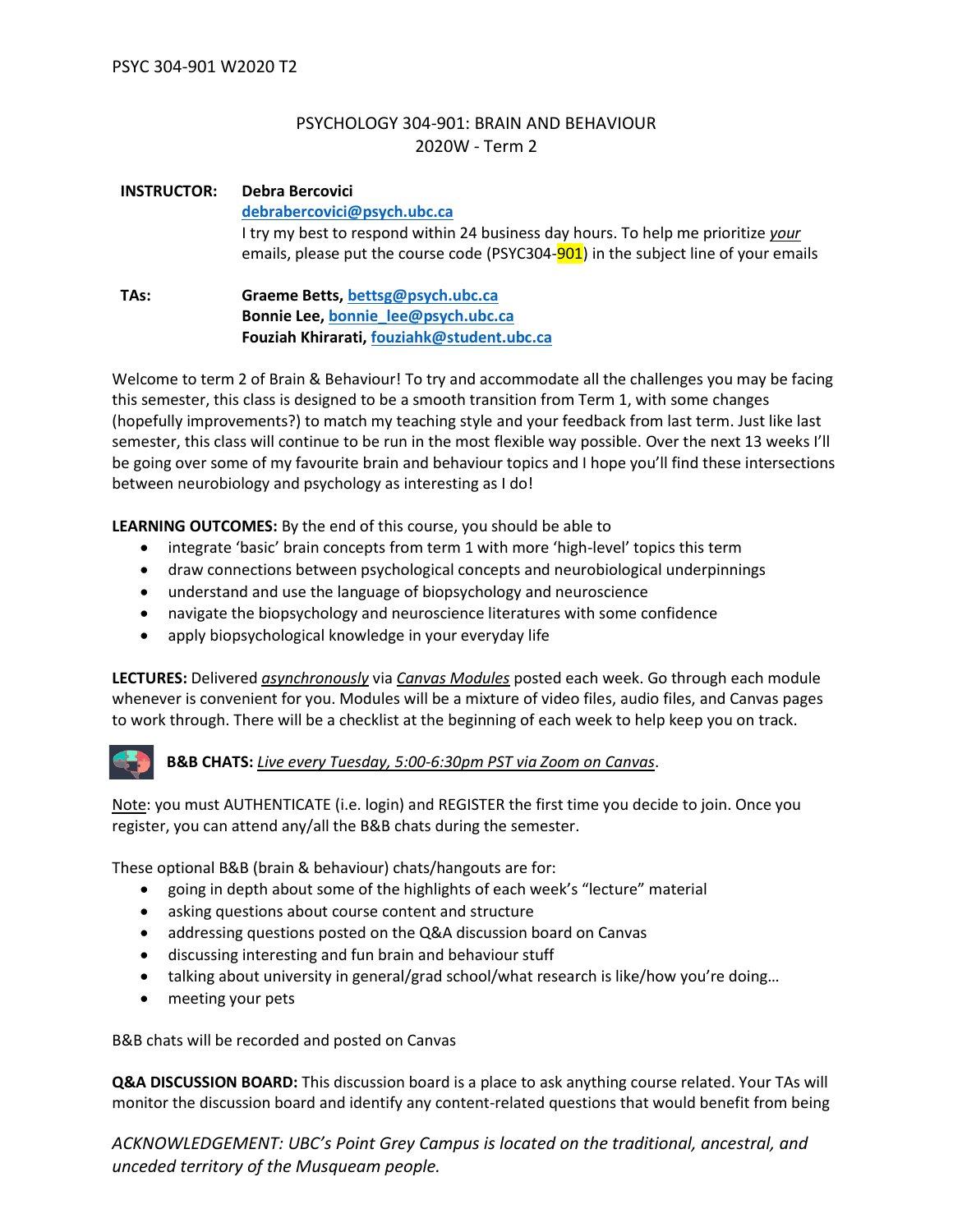discussed during B&B chats. If you have a question but don't want to speak up during B&B chats, putting it on the discussion board is a great place to get it answered. The discussion board is interactive, treat it

like social media and like and comment on each others posts to increase visibility!

# **TEXTBOOK: Pinel and Barnes'** *Biopsychology,* **Tenth Edition.**

The online textbook is needed to complete the associated Revel reading assignments. Additionally, material only found in the textbook but not presented in lecture is testable. Reading relevant chapters prior to completing the related module is *recommended*.

# **OFFICE HOURS:** By appointment

Please book office hours with your awesome TAs if:

- you want to go over your exams
- you have questions about the course content
- you need study tips and strategies

Please book office hours with Debra if:

- you have an issue with course progress/performance
- you would like to discuss something that requires discretion

# **GRADE BREAKDOWN:**

| 5x Revel Assignments: | 1% each for a total of 5%   |
|-----------------------|-----------------------------|
| 3x Exams:             | 15% each for a total of 45% |
| Total:                | 50%                         |

At the end of term 2 your grade from term 1 will be combined to form your final grade for PSYC 304. I will be compiling grades from both semesters, but keep in mind that I ultimately do not have the power to modify the 50% of your grade earned from term 1. HSP credit earned during term 1 will be added to your final grade.

**REVEL READING ASSIGNEMNTS:** We will be using the Revel platform that accompanies your textbook. This platform offers a richer media experience and also offers many self-check questions to help you self-assess your understanding of the text readings.

Log into Revel (registration instructions found on Week 1 Canvas Module) and complete the assigned Revel assignments before the due date. Each assignment is tied to a chapter and will be *due at 11:59pm on Sundays* of the same week that this topic is covered in lecture.

The purpose of these assignments is to motivate you to keep up with course material. I've heard from a lot of you that keeping up is difficult with the online course format but that weekly quizzes are too much. If you do the readings and complete the quiz, the 5% is intended to be an easy grade booster. Late submissions will not be accepted.

**EXAMS:** These are *not cumulative*. Exam 4 and 5 will take place instead of B&B chats on Tuesdays at 5pm PST. This means you cannot write the exam whenever you want. If you are not in the Vancouver PST time zone, you will be eligible to write during the alternate seating, which takes place on the same days at 9am PST. *Complete the Canvas survey by the end of week 2 of classes (January 24th @ 11:59pm PST) if you want to write during the alternate time.* Exam 6 will take place during "final exam period".

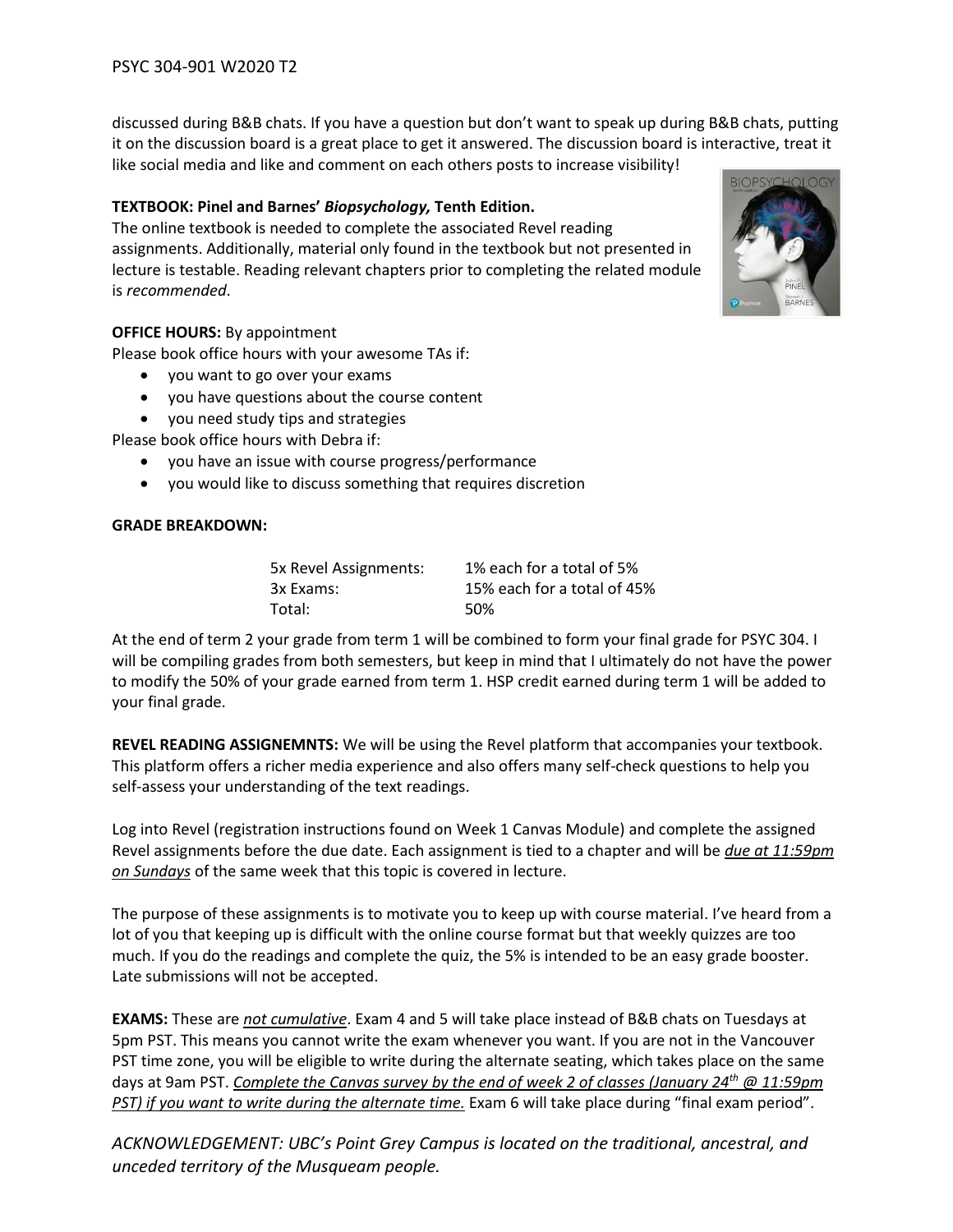Once the official date and time is set, a survey for an alternate seating (if needed) will be announced through Canvas.

Exams will be composed of both multiple-choice questions and short answers. You will be responsible for all material covered in the lecture modules, as well as in the textbook for all related chapters.

In the unlikely event of a grade disagreement between you and your TA, Debra will regrade the *entire* short answer question under dispute. Note that this can result in the same grade, an increase, *or* a decrease. My regrades are final. Grade disputes must be handled within 2 weeks of the exam grades being released.

| Week           | Date              | Topic                                  | Assignments        |
|----------------|-------------------|----------------------------------------|--------------------|
| 1              | Jan 11 - Jan 17   | Intro + syllabus                       |                    |
| $\overline{2}$ | Jan 18 – Jan 24   | Feeding Behaviour (Ch 12)              | Ch 12 quiz (Revel) |
| 3              | Jan 25 - Jan 31   | Hormones and Sex (Ch 13)               |                    |
| 4              | Feb $1$ – Feb 7   | Sleep & Biological Rhythms (Ch 14)     | Ch 14 quiz (Revel) |
| 5              | $Feb 8 - Feb 14$  | EXAM 4 (Feb 9 @ 5pm PST) (15%)         |                    |
| <b>BREAK</b>   | Feb $15$ – Feb 21 | <b>READING WEEK!!!</b>                 |                    |
| 6              | Feb 22 - Feb 28   | Emotions, Aggression, & Stress (Ch 17) |                    |
| 7              | Mar $1 -$ Mar 7   | Learning & Memory 1 (Ch 11)            |                    |
| 8              | Mar $8 -$ Mar 14  | Learning & Memory 2 (Ch 11)            | Ch 11 quiz (Revel) |
| 9              | Mar15 - Mar21     | EXAM 5 (Mar 16 @ 5pm PST) (15%)        |                    |
| 10             | $Mar22 - Mar28$   | Reward & Drug Addiction 1 (Ch 15)      |                    |
| 11             | Mar 29 - Apr 4    | Reward & Drug Addiction 2 (Ch 15)      | Ch 15 quiz (Revel) |
| 12             | Apr $5 -$ Apr 11  | Psychiatric Disorders 1 (Ch 18)        |                    |
| 13             | Apr 12 - Apr 18   | Psychiatric Disorders 2 (Ch 18)        | Ch 18 quiz (Revel) |
| <b>EXAMS</b>   | Apr 18 - Apr 29   | <b>EXAM 6 (DATE TBD) (15%)</b>         |                    |

### **TENTATIVE COURSE CALENDAR:**

**ACADMIC CONCESSIONS:** If you miss an exam due to acute situations, please contact me (Debra) as soon as you can. I will not require any sort of note, however contacting me sooner rather than later makes setting up accommodations easier. If your hardship is more long-term, we will likely need to meet and discuss options. *For either case you must contact me within 48hrs of the exam, and if at all possible, before the exam has happened*.

It is at my discretion to accommodate you for missing an exam. If I feel that I am not capable of offering you the support that you need, I may direct you to Academic Advising - they are better equipped to field the diverse range of hardship students may face.

Keep in mind that since I will be releasing your graded exam questions on Canvas for review, once they have been released, it will be too late to write a make-up exam.

**CLASSROOM CONDUCT:** Our course space should be a place where you and I feel safe and respected. It should also be a place that is conducive to learning and intellectual inquiry. Any behaviour on your part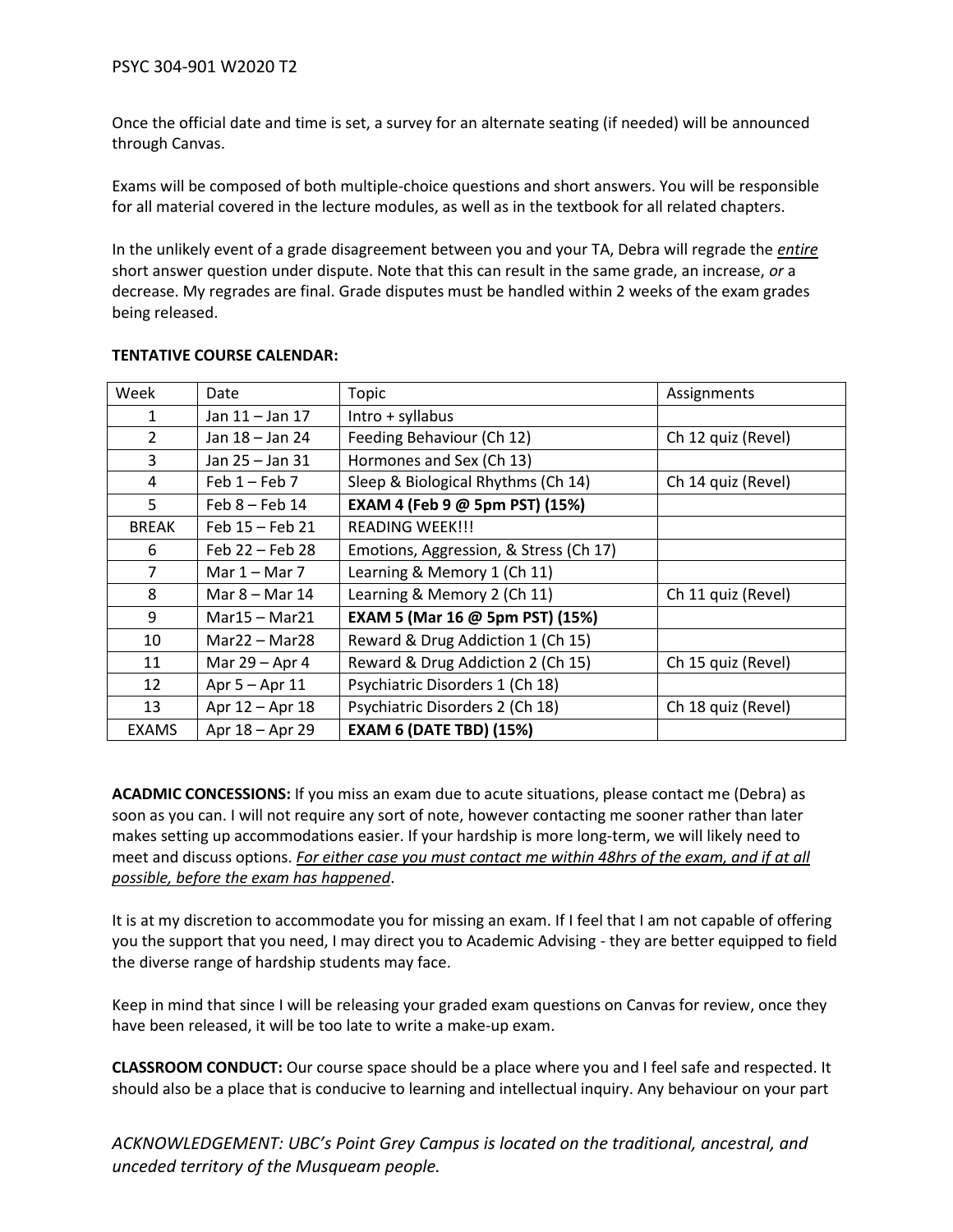that compromises that environment will not be tolerated and you will be removed from Zoom and/or Canvas.

**WELLNESS RESOURCES:** Wellness resources are available in the Student Resources Canvas module.

**CENTRE FOR ACCESSIBILITY:** UBC is committed to equal opportunity in education for all students including those with documented physical or learning disabilities. If you believe you fall in this category, please visit the website for the Centre for Accessibility (https://students.ubc.ca/about-student-services/centre-for-accessibility) to take the necessary steps to ensure that you have every opportunity that you deserve to excel in your studies.

# UBC and Psychology Department Policies to be aware of

### **GRADING**

In order to maintain a level of equity across course sections, all psychology courses are required to comply with departmental norms for grade distributions. For a 300-level class, averages tend to be around 68% for an average class, 70% for a good class, and 65% for a weak class (SD 14%). *Your grades may be scaled up or down to comply with these norms*. However, due to pandemic circumstances, normal grade distribution policies are relaxed by up to 5%. With this in mind, remember that grades are not official until they appear on your transcript.

At UBC, final percentage grades are converted to letter grades according to the following key:

| A+: 90-100% | A: 85-89%     | A-: 80-84%     |
|-------------|---------------|----------------|
| B+: 76-79%  | $B: 72 - 75%$ | $B - 68 - 71%$ |
| C+: 64-67%  | $C: 60-63%$   | $C - 55 - 59%$ |
| D: 50-54%   | $F: 0-49%$    |                |

Because you are earning a degree at a highly reputable post-secondary institution, the criteria for success are high. The Faculty of Arts offers the following guidelines that broadly characterize the kind of work that is generally associated with the particular grade ranges. These characteristics help put the Psychology Department grading policies into perspective. *Please note that adequate performance is in the C range.*

**A range:** Exceptional Performance → Strong evidence of original thinking; good organization in written work; capacity to analyze and synthesize; superior grasp of subject matter with sound critical evaluations; evidence of extensive knowledge base.

**B range:** Competent Performance → Evidence of grasp of subject matter; some evidence of critical capacity and analytic ability; reasonable understanding of relevant issues; evidence of familiarity with the literature.

**C-D range:** Adequate Performance  $\rightarrow$  Understanding of the subject matter; ability to develop solutions to simple problems in the material; acceptable but uninspired work; not seriously faulty but lacking style and vigor.

**F range:** Inadequate Performance → Little or no evidence of understanding of the subject matter; weakness in critical and analytical skills; limited or irrelevant use of the literature.

# **UBC's statement on potentially sensitive topics while studying abroad**